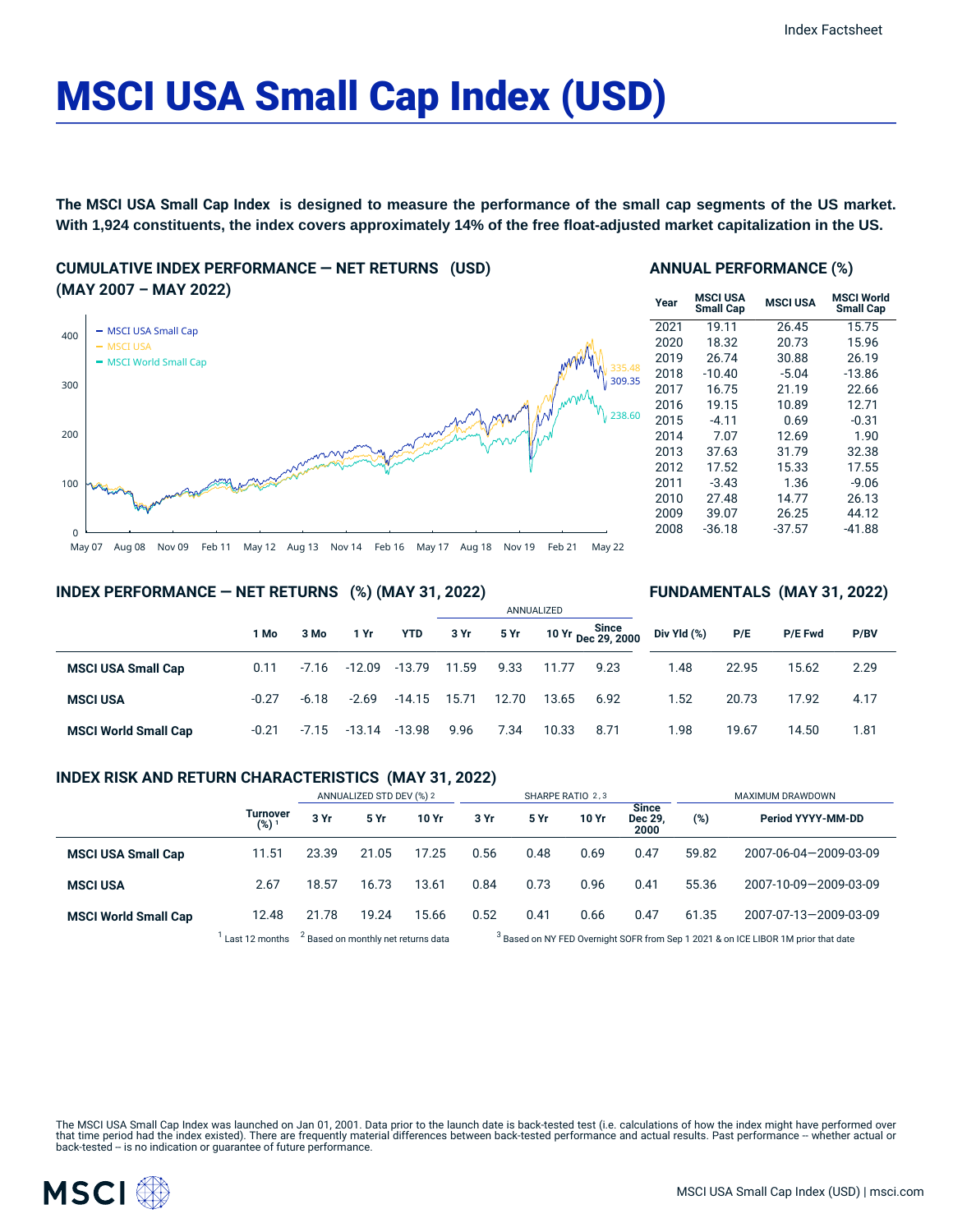## **INDEX CHARACTERISTICS**

| TOP 10 CONSTITUENTS |  |  |  |  |  |  |  |  |  |  |  |  |  |  |  |  |
|---------------------|--|--|--|--|--|--|--|--|--|--|--|--|--|--|--|--|
|---------------------|--|--|--|--|--|--|--|--|--|--|--|--|--|--|--|--|

|                     | <b>MSCI USA Small Cap</b>     |                             | <b>Float Adj Mkt</b>  | Index        | <b>Sector</b>       |
|---------------------|-------------------------------|-----------------------------|-----------------------|--------------|---------------------|
| Number of           | 1.924                         |                             | Cap<br>(USD Billions) | $Wt.$ $(\%)$ |                     |
| <b>Constituents</b> |                               | <b>MARATHON OIL CORP</b>    | 24.47                 | 0.57         | Energy              |
|                     | <b>Mkt Cap (USD Millions)</b> | APA CORPORATION             | 17.08                 | 0.40         | Energy              |
| <b>Index</b>        | 4,315,442.86                  | <b>QUANTA SERVICES</b>      | 16.96                 | 0.39         | <b>Industrials</b>  |
| Largest             | 24.469.41                     | LPL FINANCIAL HOLDINGS      | 15.72                 | 0.36         | <b>Financials</b>   |
| <b>Smallest</b>     | 21.95                         | <b>TARGA RESOURCES CORP</b> | 15.67                 | 0.36         | Energy              |
| Average             | 2.242.95                      | <b>EQT</b>                  | 15.33                 | 0.36         | Energy              |
| Median              | 1.354.72                      | OVINTIV(US)                 | 14.62                 | 0.34         | Energy              |
|                     |                               | CARLISLE COS                | 13.30                 | 0.31         | Industrials         |
|                     |                               | DARLING INGREDIENTS         | 12.96                 | 0.30         | <b>Cons Staples</b> |
|                     |                               | <b>BUILDERS FIRSTSOURCE</b> | 12.46                 | 0.29         | <b>Industrials</b>  |
|                     |                               | Total                       | 158.57                | 3.67         |                     |

# **FACTORS - KEY EXPOSURES THAT DRIVE RISK AND RETURN MSCI FACTOR BOX**



# **SECTOR WEIGHTS**



# **MSCI FaCS VALUE**  $\overline{\bullet}$ **Relatively Inexpensive Stocks LOW SIZE Smaller Companies MOMENTUM Rising Stocks QUALITY Sound Balance Sheet Stocks YIELD Cash Flow Paid Out LOW VOLATILITY**  $\Delta N$ **Lower Risk Stocks** MSCI FaCS provides absolute factor exposures relative to a broad global index - MSCI ACWI IMI.

Neutral factor exposure (FaCS = 0) represents MSCI ACWI IMI.

| ¶SCI ∰ |  |
|--------|--|
|--------|--|